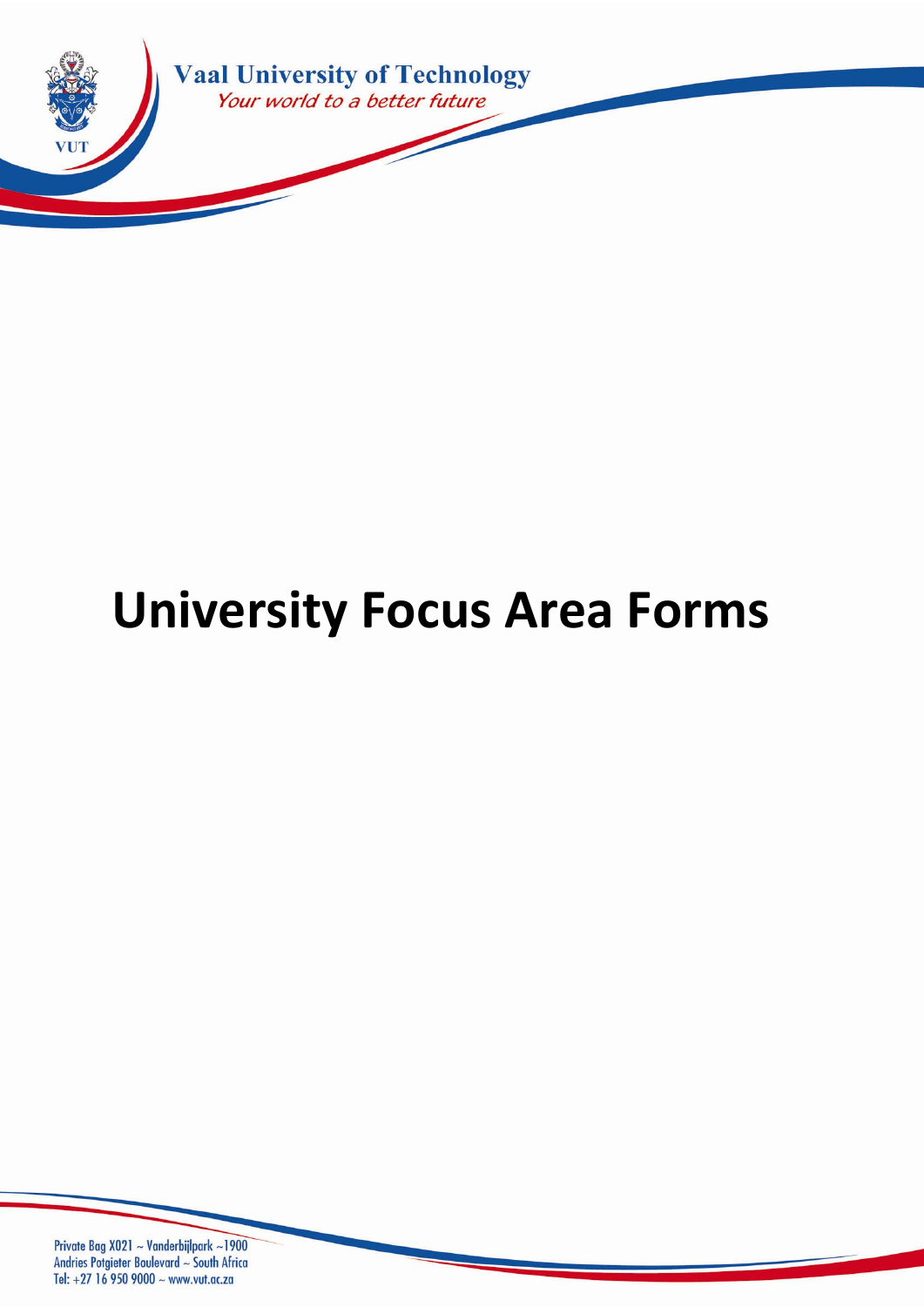#### **REQUEST FOR APPROVAL OF A UNIVERSITY FOCUS AREA**

| PROPOSED UNIVERSITY FOCUS AREA<br>To be completed for each proposed University Focus Area           |                  |       |                         |  |            |             |  |
|-----------------------------------------------------------------------------------------------------|------------------|-------|-------------------------|--|------------|-------------|--|
| 1. SUMMARY DETAILS OF PROPOSED UNIVERSITY FOCUS AREA                                                |                  |       |                         |  |            |             |  |
| <b>Title</b>                                                                                        |                  |       |                         |  |            |             |  |
| Is the proposed University Focus Area a continuation of a previously<br>approved NRF Activity Area? |                  |       |                         |  | <b>Yes</b> | <b>No</b>   |  |
| Please tick the appropriate box                                                                     |                  |       |                         |  |            |             |  |
| If YES, does it represent:                                                                          | Major            | Minor |                         |  | <b>No</b>  |             |  |
| Please tick appropriate<br>box                                                                      | adjustments      |       | adjustments             |  |            | adjustments |  |
| If YES, please give the title of the previous NRF Activity Area                                     |                  |       |                         |  |            |             |  |
| 2. DETAILS OF PROPOSED LEADER OF UNIVERSITY FOCUS AREA                                              |                  |       |                         |  |            |             |  |
| Name (Surname, Title,<br>Initials)                                                                  |                  |       |                         |  |            |             |  |
| <b>Position in University</b>                                                                       |                  |       |                         |  |            |             |  |
| <b>Highest</b><br>Qualification                                                                     | Year<br>obtained |       | Awarding<br>institution |  |            |             |  |
| <b>Field of research</b>                                                                            |                  |       |                         |  |            |             |  |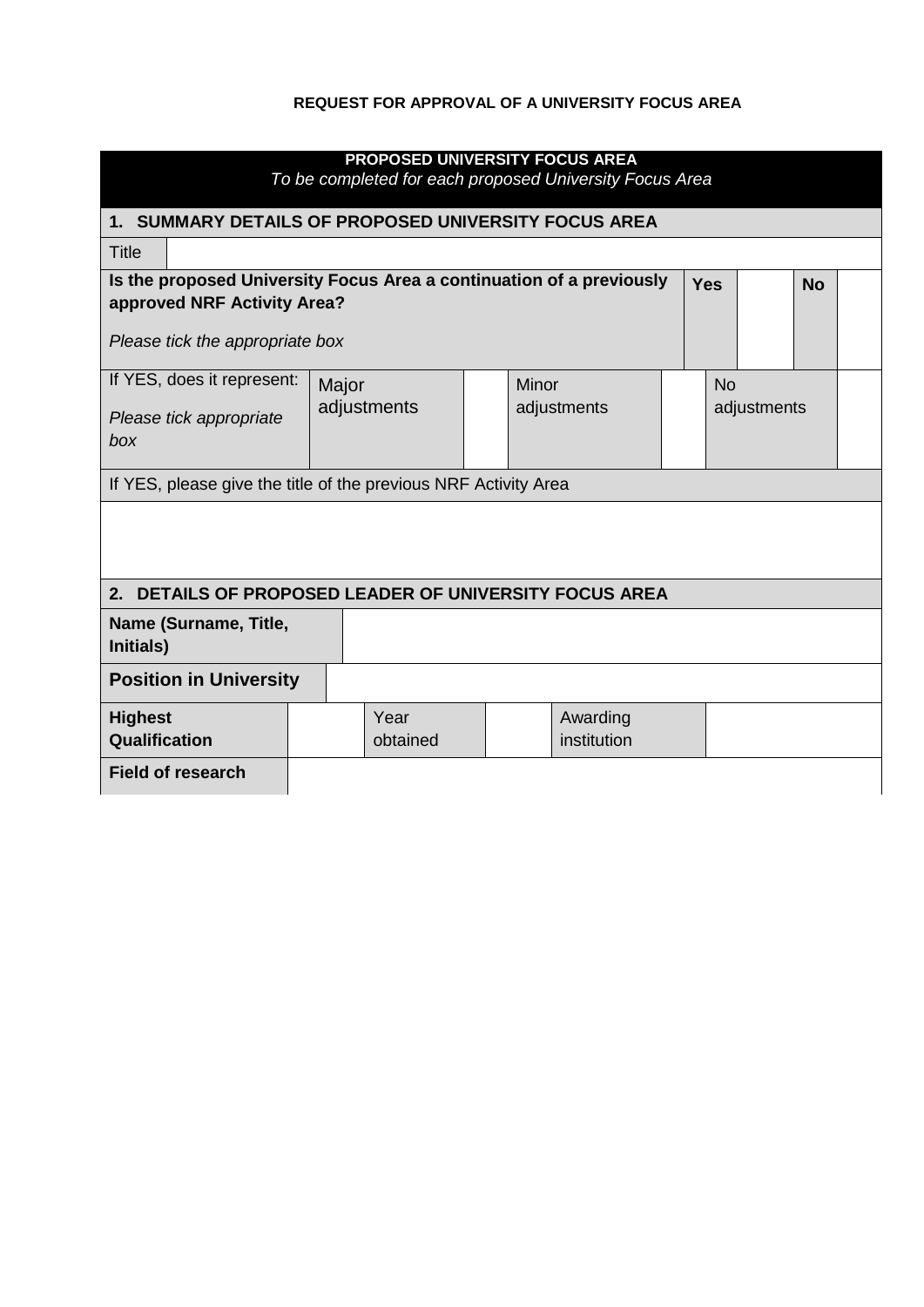| Research track record | Give a brief résumé of research activities to date |
|-----------------------|----------------------------------------------------|
|                       |                                                    |
|                       |                                                    |
|                       |                                                    |
|                       |                                                    |
|                       |                                                    |
|                       |                                                    |
|                       |                                                    |
|                       |                                                    |
|                       |                                                    |
|                       |                                                    |
|                       |                                                    |
|                       |                                                    |
|                       |                                                    |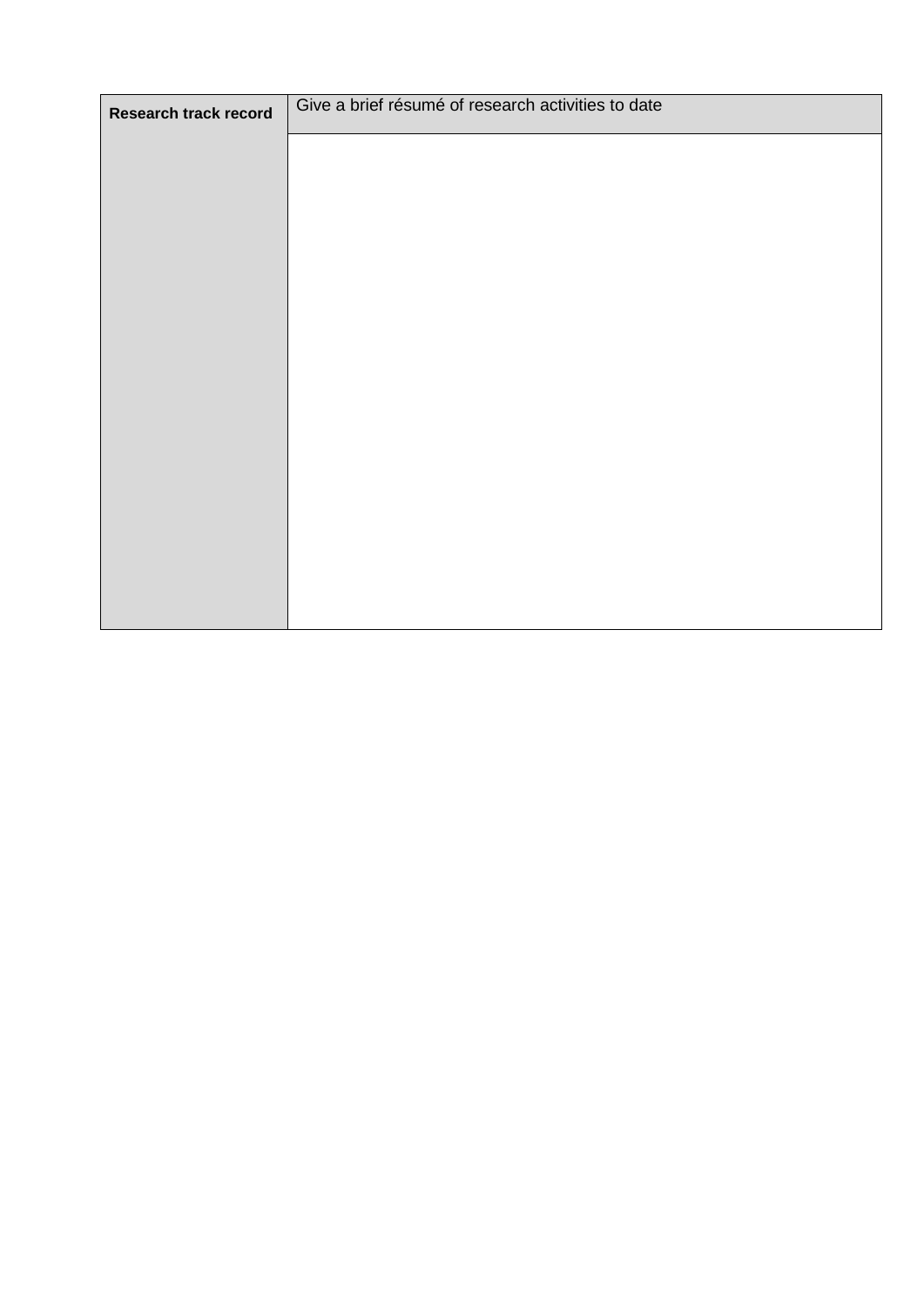| Research track record | Give full references of your research outputs over the past five years |         |           |          |           |  |
|-----------------------|------------------------------------------------------------------------|---------|-----------|----------|-----------|--|
| continued             |                                                                        |         |           |          |           |  |
|                       |                                                                        |         |           |          |           |  |
|                       |                                                                        |         |           |          |           |  |
|                       |                                                                        |         |           |          |           |  |
|                       |                                                                        |         |           |          |           |  |
|                       |                                                                        |         |           |          |           |  |
|                       |                                                                        |         |           |          |           |  |
|                       |                                                                        |         |           |          |           |  |
|                       |                                                                        |         |           |          |           |  |
|                       |                                                                        |         |           |          |           |  |
|                       |                                                                        |         |           |          |           |  |
|                       |                                                                        |         |           |          |           |  |
|                       |                                                                        |         |           |          |           |  |
|                       |                                                                        |         |           |          |           |  |
|                       |                                                                        |         |           |          |           |  |
|                       |                                                                        |         |           |          |           |  |
|                       |                                                                        |         |           |          |           |  |
|                       |                                                                        |         |           |          |           |  |
|                       |                                                                        |         |           |          |           |  |
|                       |                                                                        |         |           |          |           |  |
|                       |                                                                        |         |           |          |           |  |
|                       |                                                                        |         |           |          |           |  |
|                       |                                                                        |         |           |          |           |  |
|                       |                                                                        |         |           |          |           |  |
|                       |                                                                        |         |           |          |           |  |
|                       |                                                                        |         |           |          |           |  |
|                       |                                                                        |         |           |          |           |  |
|                       | Postgraduate student training record over past five years              |         |           |          |           |  |
|                       | Number of                                                              | Masters | Completed | Doctoral | Completed |  |
|                       | students                                                               | level   |           | level    |           |  |
|                       | supervised at                                                          |         | Current   |          | Current   |  |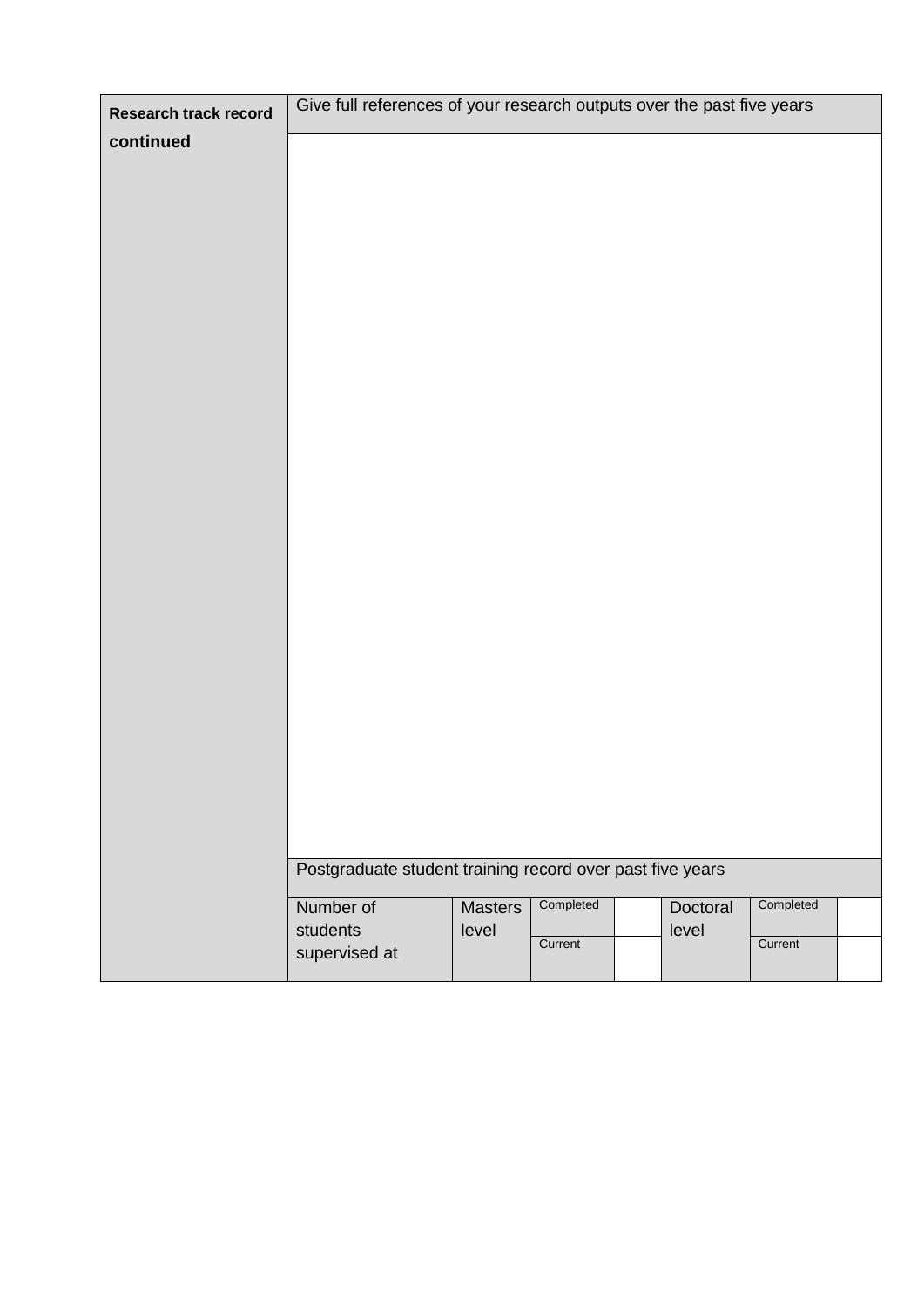#### **3. DESCRIPTION OF PROPOSED UNIVERSITY FOCUS AREA**

#### **Focus**

*Briefly describe the specific focus of the proposed University Focus Area*

**Focus**

### **Rationale and Motivation**

*Briefly describe the rationale and scope of the proposed University Focus Area (nature of research to be undertaken, purpose, institutional position regionally and nationally, and a brief assessment of the current status of the University Focus Area*

**Rationale and Scope**

**Institutional position**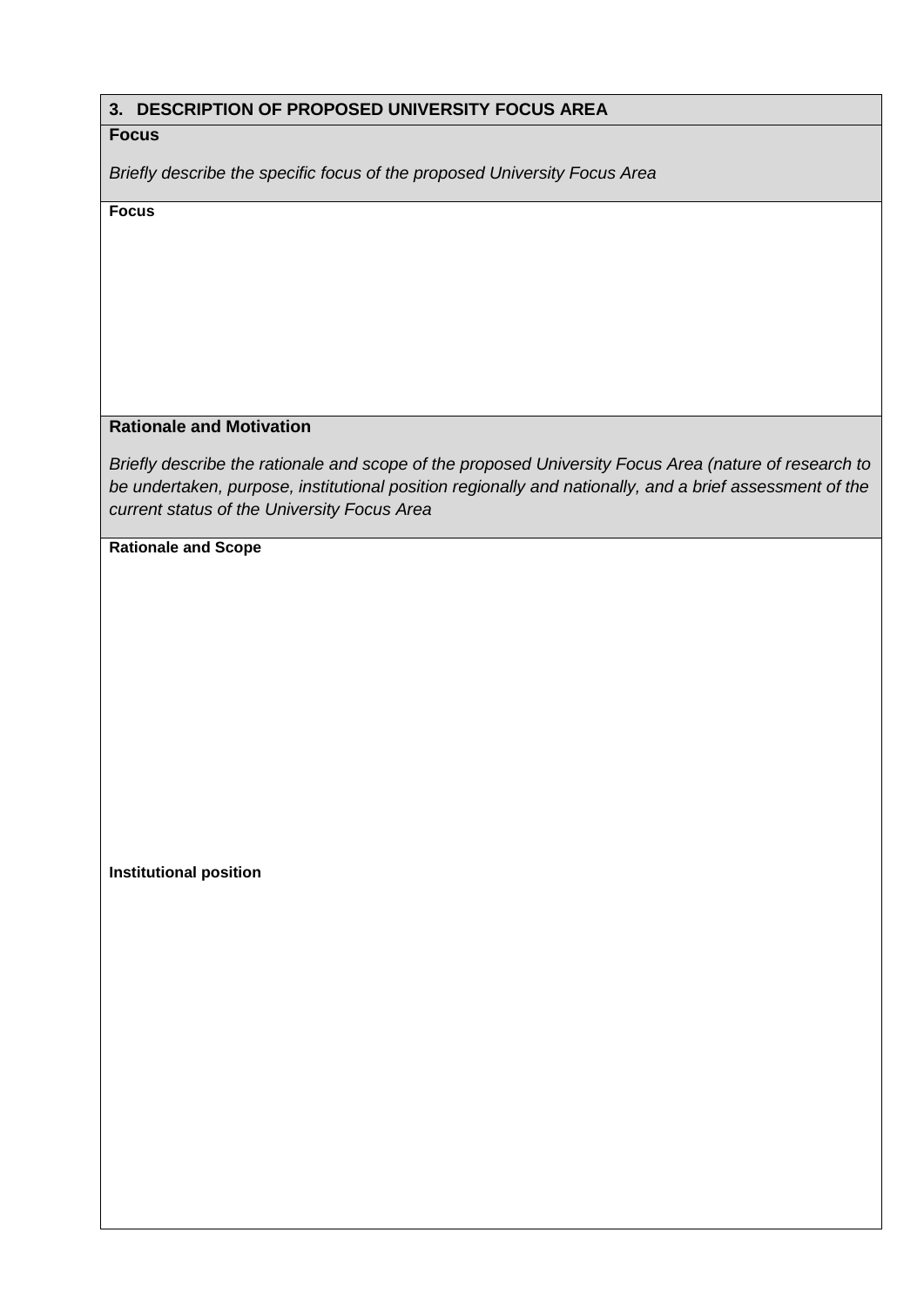**Current Status**

 $\blacksquare$ 

## **Envisaged relevance**

*Briefly describe the relevance of the proposed research to industry and society and the envisaged impact of the research within and outside the institution*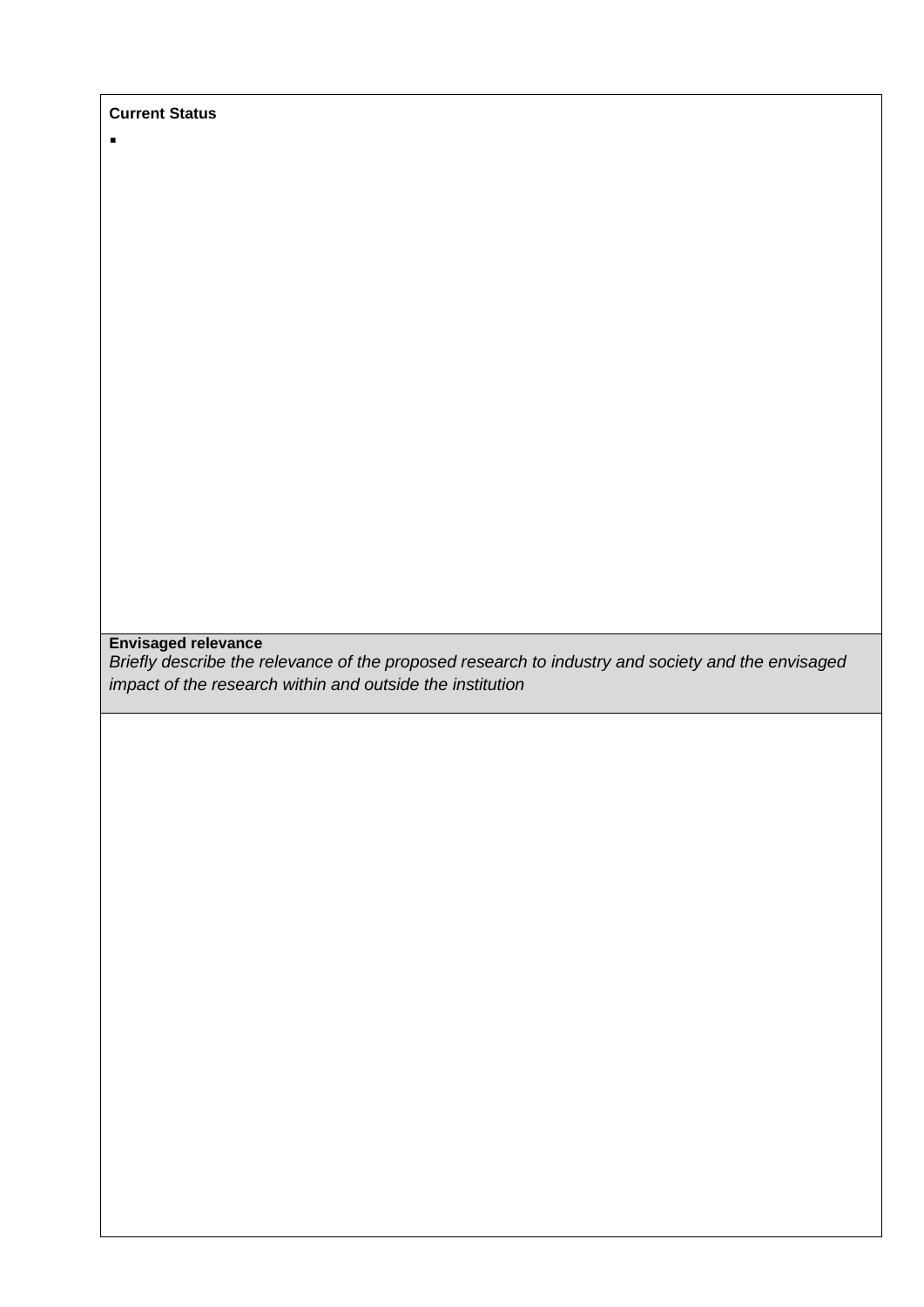**Objectives of the proposed University Focus Area** *Briefly indicate the specific research and other objectives of the University Focus Area*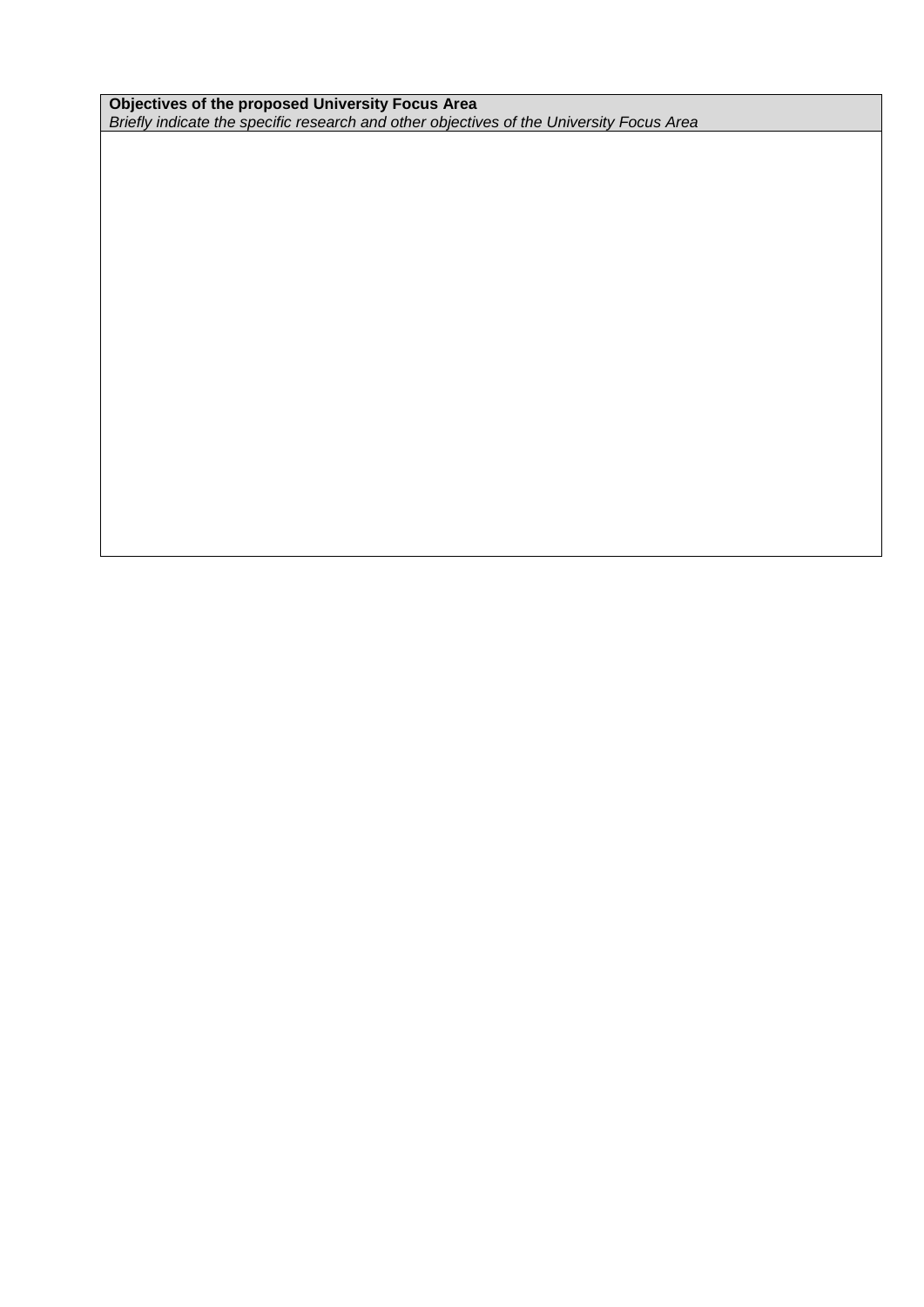| Current & Envisaged projects within the proposed University Focus Area<br>Give a summary of current and proposed research projects |                                                                                                    |                                                                                           |               |                                     |  |                                                       |
|------------------------------------------------------------------------------------------------------------------------------------|----------------------------------------------------------------------------------------------------|-------------------------------------------------------------------------------------------|---------------|-------------------------------------|--|-------------------------------------------------------|
| <b>No</b>                                                                                                                          | <b>Descriptive Title</b>                                                                           |                                                                                           |               |                                     |  | Is this a current or<br>envisaged project             |
|                                                                                                                                    |                                                                                                    |                                                                                           |               |                                     |  |                                                       |
|                                                                                                                                    |                                                                                                    |                                                                                           |               |                                     |  |                                                       |
|                                                                                                                                    |                                                                                                    |                                                                                           |               |                                     |  |                                                       |
|                                                                                                                                    |                                                                                                    |                                                                                           |               |                                     |  |                                                       |
|                                                                                                                                    |                                                                                                    |                                                                                           |               |                                     |  |                                                       |
|                                                                                                                                    |                                                                                                    |                                                                                           |               |                                     |  |                                                       |
|                                                                                                                                    |                                                                                                    |                                                                                           |               |                                     |  |                                                       |
|                                                                                                                                    |                                                                                                    |                                                                                           |               |                                     |  |                                                       |
|                                                                                                                                    |                                                                                                    |                                                                                           |               |                                     |  |                                                       |
|                                                                                                                                    | <b>Available Infrastructure</b>                                                                    | Give a brief outline of the available infrastructure to support the University Focus Area |               |                                     |  |                                                       |
|                                                                                                                                    |                                                                                                    |                                                                                           |               |                                     |  |                                                       |
|                                                                                                                                    |                                                                                                    |                                                                                           |               |                                     |  |                                                       |
|                                                                                                                                    |                                                                                                    | 4. PARTICIPANTS IN THE PROPOSED UNIVERSITY FOCUS AREA                                     |               |                                     |  |                                                       |
| 4.1                                                                                                                                |                                                                                                    | Staff members currently actively involved in University Focus Area                        |               |                                     |  |                                                       |
| <b>Name</b>                                                                                                                        |                                                                                                    | <b>Department</b>                                                                         | Qualification | <b>Discipline</b><br>e.g. Chemistry |  | <b>Linked to</b><br><b>Project No</b><br>listed above |
|                                                                                                                                    |                                                                                                    |                                                                                           |               |                                     |  |                                                       |
|                                                                                                                                    |                                                                                                    |                                                                                           |               |                                     |  |                                                       |
|                                                                                                                                    |                                                                                                    |                                                                                           |               |                                     |  |                                                       |
|                                                                                                                                    |                                                                                                    |                                                                                           |               |                                     |  |                                                       |
|                                                                                                                                    |                                                                                                    |                                                                                           |               |                                     |  |                                                       |
|                                                                                                                                    |                                                                                                    |                                                                                           |               |                                     |  |                                                       |
| 4.2                                                                                                                                | Staff members who could potentially/plan to become involved in the University<br><b>Focus Area</b> |                                                                                           |               |                                     |  |                                                       |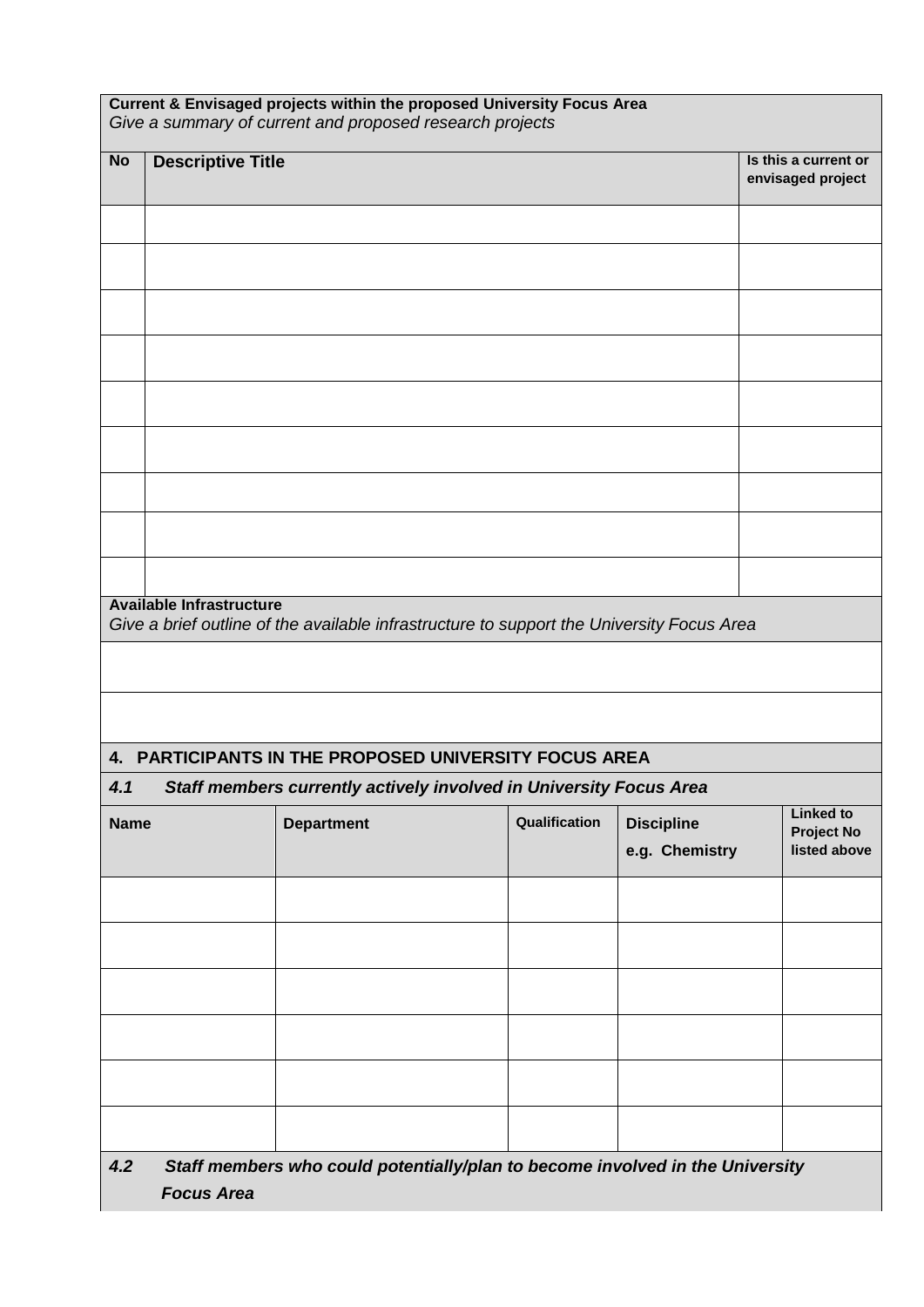| <b>Name</b> | <b>Department</b> | Qualification | Discipline e.g.<br><b>Chemistry</b> | <b>Linked to</b><br><b>Project No</b><br>listed<br>above |
|-------------|-------------------|---------------|-------------------------------------|----------------------------------------------------------|
|             |                   |               |                                     |                                                          |
|             |                   |               |                                     |                                                          |
|             |                   |               |                                     |                                                          |
|             |                   |               |                                     |                                                          |
|             |                   |               |                                     |                                                          |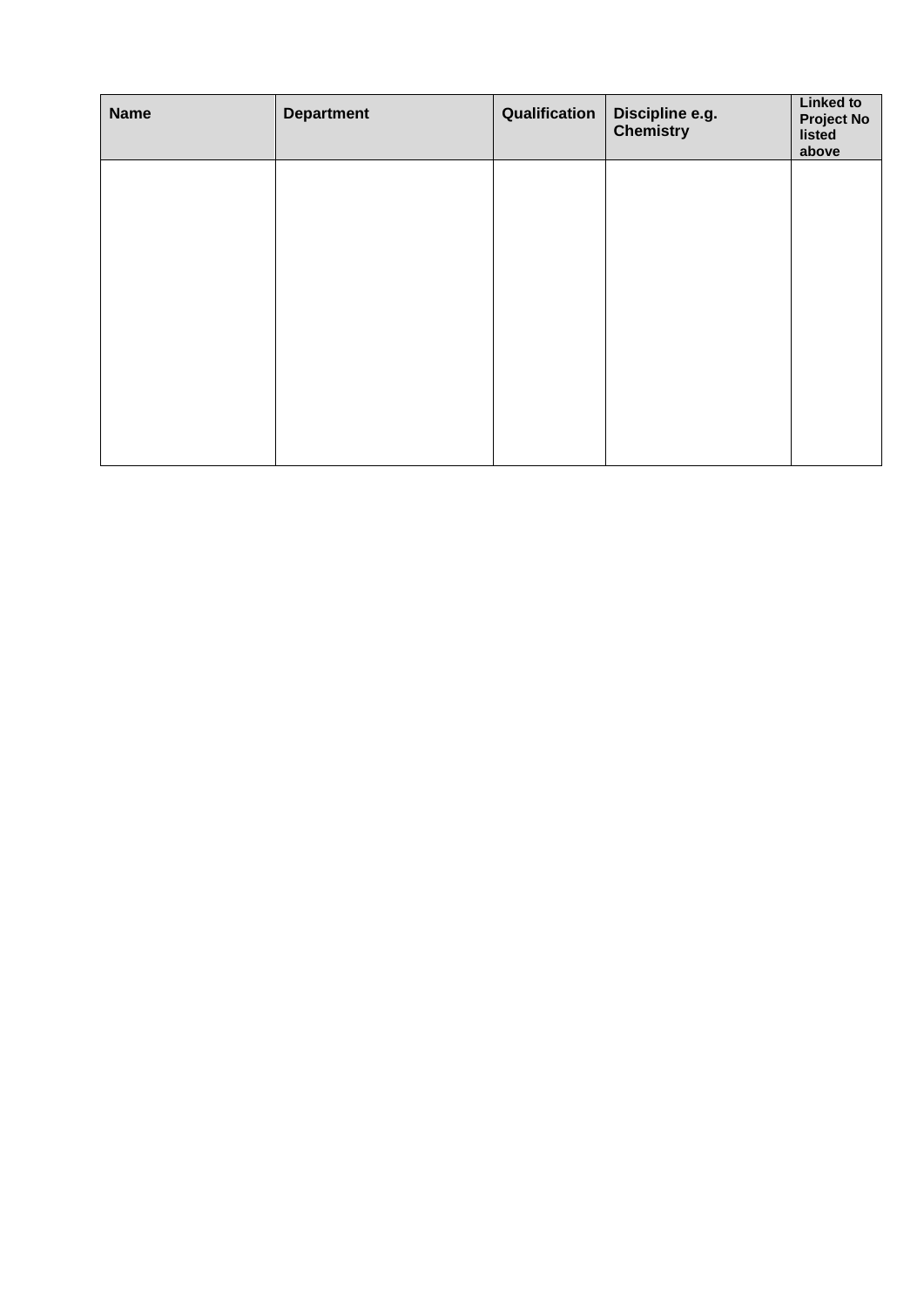| 4.3                            | <b>Current and envisaged partnerships/collaboration</b>                                             |              |                                |                |  |  |
|--------------------------------|-----------------------------------------------------------------------------------------------------|--------------|--------------------------------|----------------|--|--|
| Name of<br>collaborator/ group | <b>Institution</b>                                                                                  |              | <b>Nature of collaboration</b> |                |  |  |
|                                |                                                                                                     |              |                                |                |  |  |
|                                |                                                                                                     |              |                                |                |  |  |
|                                |                                                                                                     |              |                                |                |  |  |
|                                |                                                                                                     |              |                                |                |  |  |
| 4.4                            | <b>Current and Potential Student involvement</b>                                                    |              |                                |                |  |  |
|                                | List the number of current and potential students involvement in the proposed University Focus Area |              |                                |                |  |  |
| Year                           | <b>BTech</b>                                                                                        | <b>MTech</b> | <b>DTech</b>                   | <b>PostDoc</b> |  |  |
| 2002                           |                                                                                                     |              |                                |                |  |  |
| 2003 (potential)               |                                                                                                     |              |                                |                |  |  |
| 2004 (potential)               |                                                                                                     |              |                                |                |  |  |
| 5. FUNDING PLAN                |                                                                                                     |              |                                |                |  |  |
| Area for 2002 and 2003         | Provide proposed overall budget figures and sources of funding for the proposed University Focus    |              |                                |                |  |  |
| <b>Funding Source</b>          |                                                                                                     |              | 2002                           | 2003           |  |  |
| University                     |                                                                                                     |              |                                |                |  |  |
| Other sources                  |                                                                                                     |              |                                |                |  |  |
| (specify)                      |                                                                                                     |              |                                |                |  |  |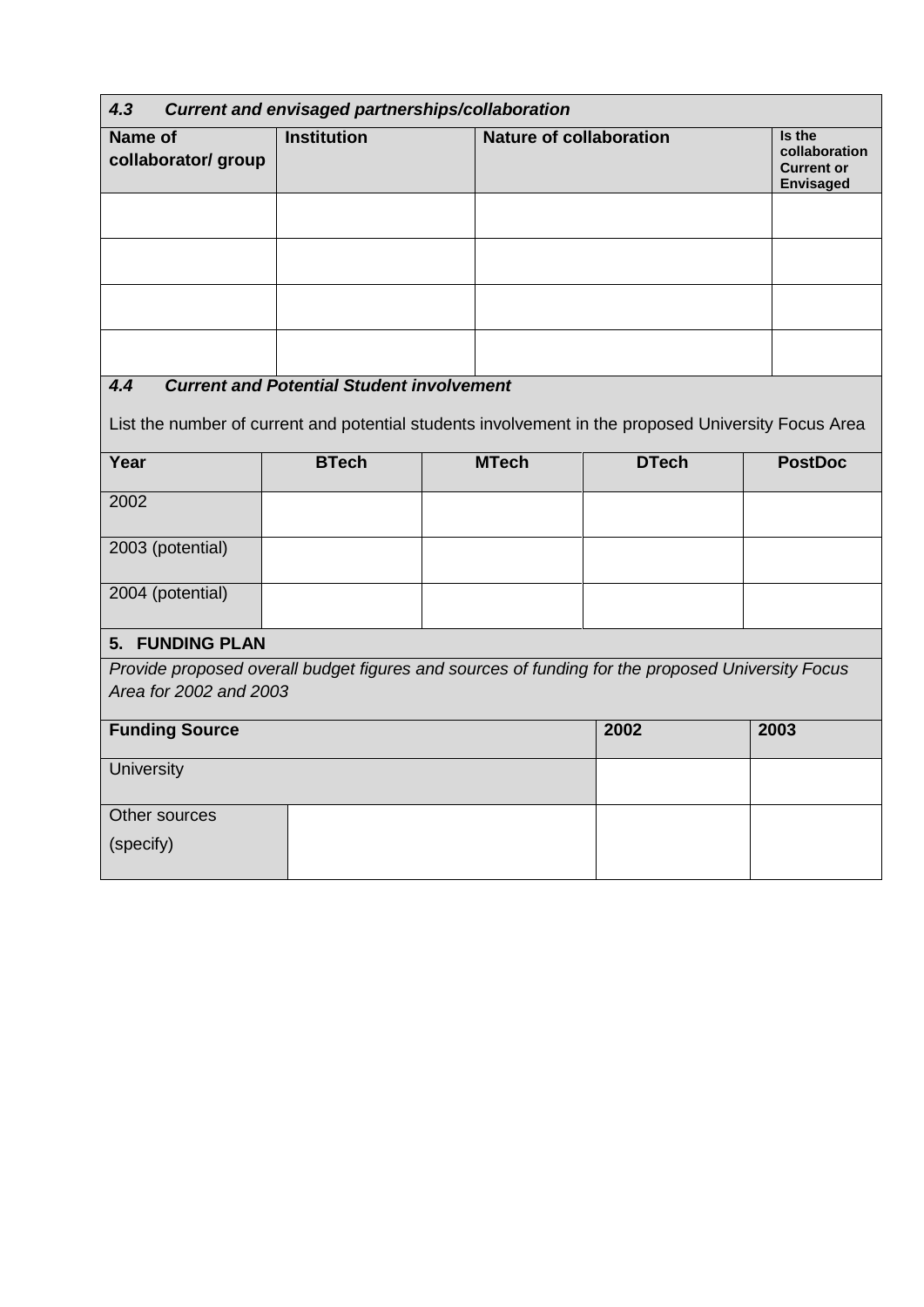#### **6. DECLARATION BY FACULTY**

The University Focus Area identified forms part of the Faculty research plans, and is hereby supported. If the Executive Committee of the Central Research Committee provisionally approves the University Focus Area, the Faculty will support it and the projects within it.